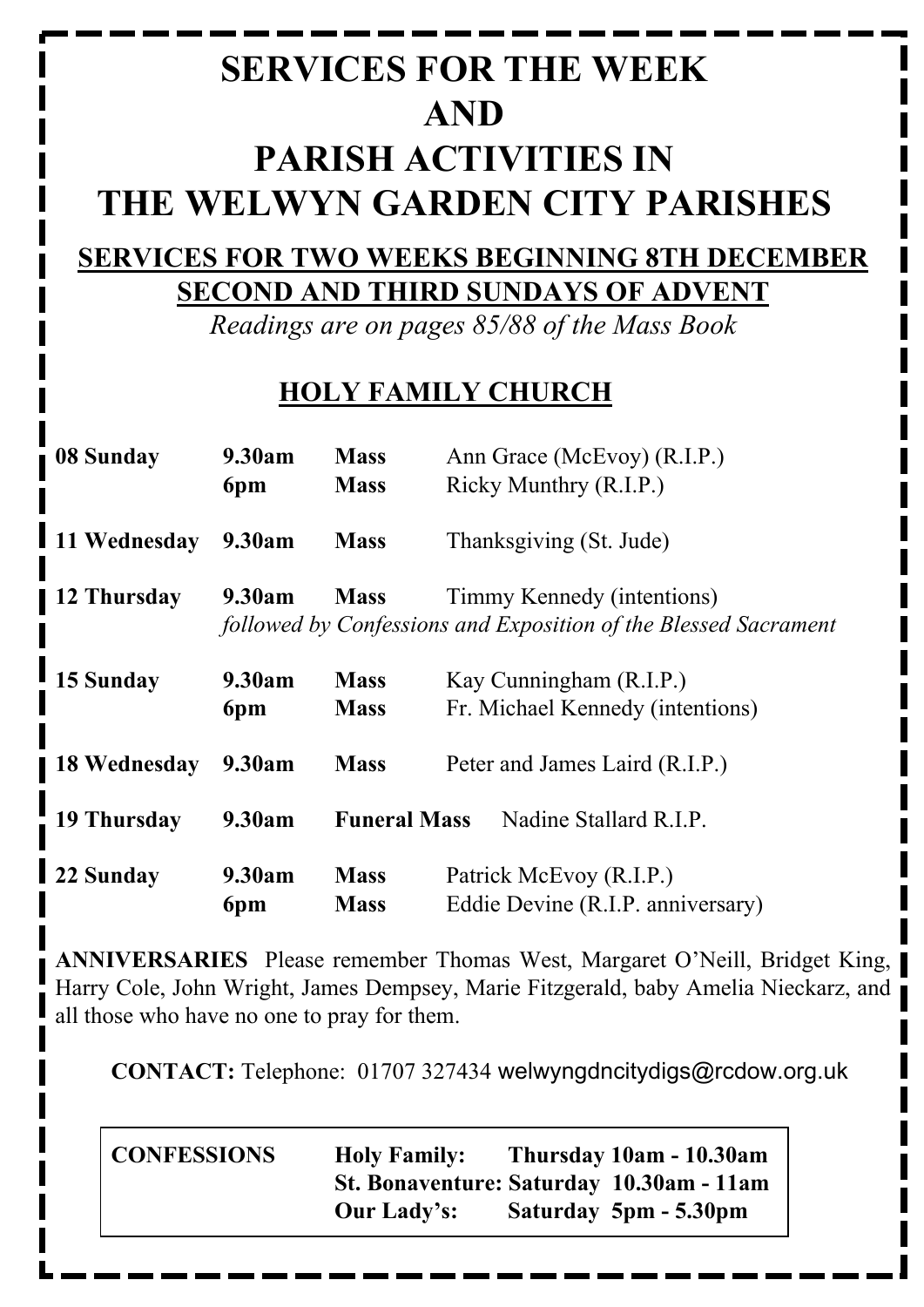## **SERVICES FOR TWO WEEKS BEGINNING 8TH DECEMBER ST. BONAVENTURE'S**

| 08 Sunday         | 8am                              | <b>Mass</b>                                 | Aline Wood (R.I.P. birthday) and<br>Vincent Leonard (R.I.P. birthday)                  |  |
|-------------------|----------------------------------|---------------------------------------------|----------------------------------------------------------------------------------------|--|
|                   | 10.30am                          | <b>Mass</b>                                 | Ellen Brophy (R.I.P.)                                                                  |  |
| <b>10 Tuesday</b> | $9.15$ am<br>9.30am              | Morning Prayer<br><b>Mass</b>               | Agnes Brophy (R.I.P.)                                                                  |  |
| 13 Friday         | 9.30am<br>followed by Exposition |                                             | <b>Mass</b> Agnes Brophy (R.I.P.)                                                      |  |
| 14 Saturday       | 10am                             | <b>Mass</b><br>10.30 am - 11 am Confessions | Bob Hyland (R.I.P. anniversary)                                                        |  |
| 15 Sunday         | 8am<br>10.30am<br>4pm            | <b>Mass</b><br><b>Mass</b>                  | Teresa D'Souza (R.I.P. birthday)<br>In thanksgiving<br>Carol Service and Nativity Play |  |
| 17 Tuesday        | $9.15$ am<br>9.30am              | Morning Prayer<br><b>Mass</b>               | Margaret Toase (R.I.P.)                                                                |  |
| 20 Friday         | 9.30am<br>followed by Exposition | <b>Mass</b>                                 | Chris Doocey (R.I.P.)                                                                  |  |
| 21 Saturday       | 10am                             | <b>Mass</b><br>10.30am - 11am Confessions   | Nellie Brophy (R.I.P.)                                                                 |  |
| 22 Sunday         | 8am<br>10.30am                   | <b>Mass</b><br><b>Mass</b>                  | In thanksgiving (Lourdes and Roy)<br>May Cummins R.I.P.) and also                      |  |

remembering Noel Boland (R.I.P.anniversary and birthday)

**ANNIVERSARIES** Please remember Zilla Conroy, Margaret McGowan, John Keegans, John O'Donnell, Alice Bird, Palma Smith, Danile Lee, May Playford, Nora O'Loughlin, Mark Tomlinson, Alice McAleer, Ray Holden, and all those who have no one to pray for them.

**THANK YOU:** Thank you for your offerings for the weekend of 24 November amounting to **£548.03;** £303.52 Planned Giving Envelopes, Loose Plate £244.51 and for 1 December amounting to **£586.25;** £369.50 Planned Giving Envelopes, Loose Plate £216.75.

**CONTACT:** Telephone: 01707 322579 parishsec@stbonaventure.org.uk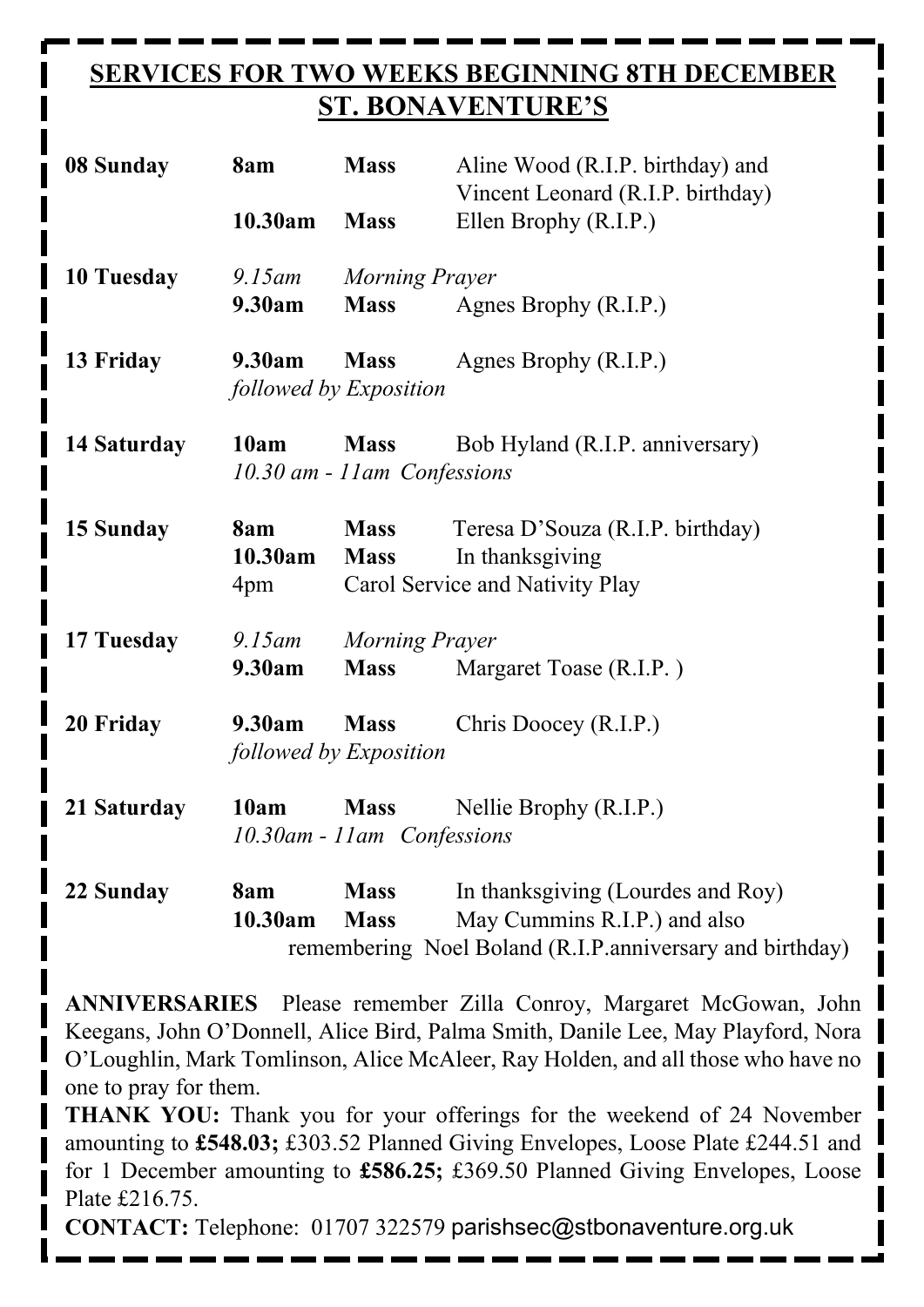#### **SERVICES FOR TWO WEEKS BEGINNING 7TH DECEMBER OUR LADY, QUEEN OF APOSTLES**

| 07 Saturday<br>08 Sunday | 6pm<br>11.30am            | <b>Mass</b><br><b>Mass</b>                   | Frank Murphy (R.I.P.)<br>Andrez Zatica (R.I.P. 30th anniversary)                               |
|--------------------------|---------------------------|----------------------------------------------|------------------------------------------------------------------------------------------------|
| 09 Monday                | 9.30am                    | <b>Mass</b><br>followed by Exposition        | Chris Doocey (R.I.P.)                                                                          |
|                          |                           |                                              | 12.30pm Funeral Mass Ena Richardson (R.I.P.)                                                   |
| 10 Tuesday               | 7pm                       | followed by Novena Prayer                    | <b>Mass</b> Tracey Laycock (R.I.P.)                                                            |
| 13 Friday                | 7pm<br>7.30 <sub>pm</sub> | <b>Mass</b>                                  | Robi Brand's intention<br><b>Restoration Holy Hour</b>                                         |
| 14 Saturday              | 6pm                       | <b>Mass</b>                                  | <b>5pm - 5.30pm</b> Sacrament of Reconciliation (Confession)<br>Agnes and John Murphy (R.I.P.) |
| 15 Sunday                | 11.30am                   | <b>Mass</b>                                  | Deceased members of the Walsh family                                                           |
| 16 Monday                | 9.30am                    | <b>Mass</b><br>followed by Exposition        | David O'Reilly (intentions, sick)                                                              |
| 17 Tuesday               | 7 <sub>pm</sub><br>8pm    | <b>Mass</b><br><b>Reconciliation Service</b> | Chris Doocey (R.I.P.)                                                                          |
| 20 Friday                | 7pm                       | <b>Mass</b>                                  | Simon Francis (intentions)                                                                     |
| 21 Saturday              | $5pm - 5.30pm$            |                                              | Sacrament of Reconciliation (Confession)                                                       |
| 22 Sunday                | 6pm<br>11.30am            | <b>Mass</b><br><b>Mass</b>                   | Derek Relph and Deborah Martin (R.I.P.)<br>Tom and Nancy Hogan (R.I.P.)                        |

**THANK YOU:** Thank you for your offerings for the weekend of 23/24 November amounting to **£475.14;** £167.13 Planned Giving Envelopes, Loose Plate £308.01, and for 30 November/1 December amounting to **£527.04;** £150.23 Planned Giving Envelopes, Loose Plate £376.81. We are grateful for all your generous donations.

**CONTACT:** Telephone:01707 323234 welwyngdncityeast@rcdow.org.uk